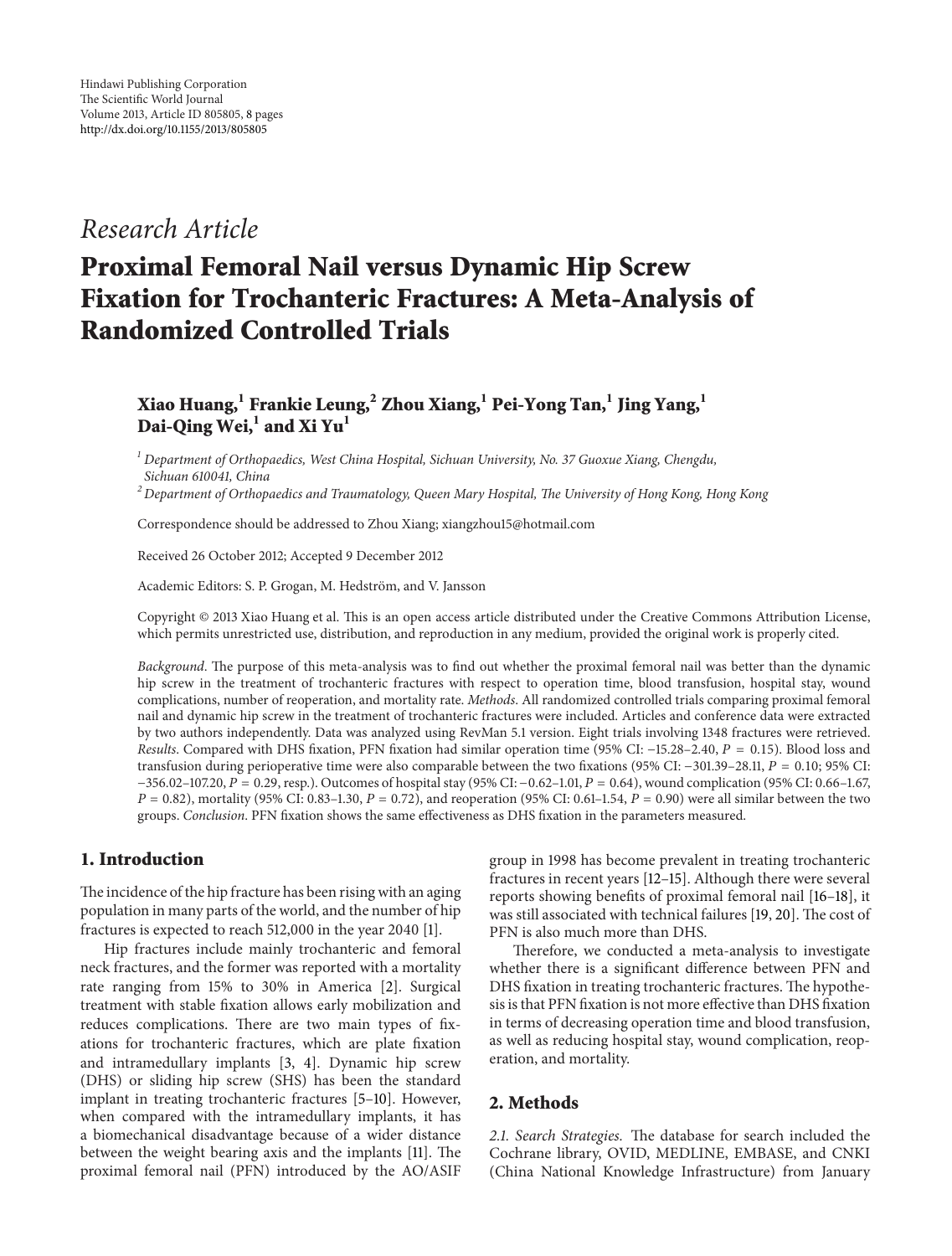1998 to October 2012. Single or combinations of terms were searched as follows: dynamic hip screw, DHS, dynamic compression hip screw, sliding hip screw, SHS, proximal femoral nail, and PFN.

*2.2. Inclusion and Exclusion Criteria.* Only prospective, randomized controlled trials (RCTs) and quasi-randomized controlled trials which compared the PFN fixation with the DHS fixation were selected. These studies enrolled patients with hip fractures classified as pertrochanteric or intertrochanteric without subtrochanteric extension by AO/OTA classification [\[21](#page-7-5), [22\]](#page-7-6). Patients with pathological fractures, fractures associated with polytrauma, or patients with previous ipsilateral hip or femur surgeries were excluded.

Targon PFN fixation was also included [\[25,](#page-7-7) [28](#page-7-8)], which offered a biaxial fixation of the proximal fragment [\[29](#page-7-9)], and was inserted in a similar method into the intramedullary cavity [\[10\]](#page-6-6). It was considered as a type of PFN implant.

If there were duplicates or multiple publications from the same study, which had overlap in original information, the most complete results should be chosen. If studies included had insufficient information, the authors were contacted for original data.

*2.3. Data Extraction and Quality Assessment.* Data were extracted by two experienced researchers independently. Different opinions were resolved by discussion. The assessment method which the Cochrane Handbook provided was used to assess the randomization, allocation concealment (according to whether allocation concealment was adequate, unclear, inadequate, or not used as a criterion to assess validity), blinding, and follow-up coverage of the studies included [\[30\]](#page-7-10). The three levels were assessed as follows: level A, all the criteria were adequate, which had a low risk of bias; level B, one or more of the criteria were not described, which had a moderate risk of bias; level C, one or more of the criteria were incorrect, inadequate, or not used, which had a high risk of bias.

*2.4. Data Analysis.* The weighted mean difference was calculated for continuous outcomes, and the relative risks (RRs) were calculated for dichotomous outcomes, with both adopted a 95% confidence interval (CI). The heterogeneity among studies was assessed using I-square  $(I^2)$  test, Chisquare  $(\chi^2)$  test, and Tau-square  $(\tau^2)$  test. When there was no statistical heterogeneity (as judged by  $\chi^2$  test  $P \ge 0.1$  or  $I^2$  < 50%), a fixed effect model was adopted; otherwise, a random effect model was chosen. All analyses were performed by using the software Review Manager 5.1 [\[31\]](#page-7-11). A P value of less than 0.05 was considered statistically significant.

## **3. Results**

A total of 489 potentially relevant articles were retrieved: 25 from Cochrane library, 60 from MEDLINE, 114 from OVID, 137 from EMBASE, and 153 from CNKI. After excluding nonrandomized control trials and studies not comparing the proper implants and/or reporting inadequate data, eight randomized or quasi-randomized controlled trials were included (Figure [1\)](#page-3-0). There were a total of 1348 patients who were predominantly elderly with trochanteric fractures. Five trials targeted Caucasian patients, and the other three targeted Asian ones. There were 675 patients treated by PFN and 673 by DHS. The baseline characterizations like age and gender were comparable in two groups (Table [1\)](#page-2-0). Most studies evaluated operation time, blood loss, blood transfusion, wound complication, mortality, and reoperation. The quality of six studies included was level B for the allocation concealment, or the blinding was unclear according to the evaluation criteria mentioned above. The other two studies, one was level A which met all the criteria and another was level C because patients' medical record numbers, were used for allocation, and the allocation concealment was inadequate (Table [2\)](#page-2-1).

*3.1. Operation Time.* All eight studies provided data of operation time, but the data of five studies were eligible in the form of mean and standard deviation (SD). There were 1100 fractures included, 547 patients with the PFN fixation and 553 with the DHS fixation (Table [3\)](#page-2-2). The heterogeneity test indicated a statistical evidence of heterogeneity ( $\chi^2$  = 50.13,  $P < 0.00001$ ,  $I^2 = 92\%$ ). We pooled data by a random effect model which indicated that there was no statistical difference in operation time between the two groups. (mean difference:  $-6.44$ , 95% CI:  $-15.28-2.40$ ,  $P = 0.15$ ) (Figure [2\)](#page-3-1).

*3.2. Blood Loss and Transfusion.* There were two articles involving 172 fractures which provided data of blood loss (Table [3\)](#page-2-2). The heterogeneity test indicated there was a statistical heterogeneity ( $\chi^2$  = 3.76, P = 0.05,  $I^2$  = 73%), and the outcome shows no significant difference of blood loss with PFN than with DHS (Mean Difference: −136.64, 95% CI:  $-301.39-28.11$ ,  $P = 0.10$ ) (Figure [3\)](#page-3-2). There were four articles included with 978 fractures providing data for blood transfusion. No significant difference in the amount of blood transfusion between the PFN group and the DHS group was found (Mean Difference: −124.41, 95% CI: −356.02–107.20,  $P = 0.29$  (Figure [4\)](#page-4-0).

*3.3. Hospital Stay.* Five studies included data of hospital stay. There were a total of 608 patients, with 301 patients in the PFN group and 307 in the DHS group (Table [4\)](#page-2-3). The heterogeneity test indicated no statistical heterogeneity ( $\chi^2$  = 3.96, P = 0.41,  $I^2 = 0$ %). Data pooled by a fixed effects model indicated that there was no statistical difference in hospital stay between the PFN group and DHS group (Mean Difference: 0.20, 95% CI:  $-0.62-1.01$ ,  $P = 0.64$ ) (Figure [5\)](#page-4-1).

*3.4. Wound Complication.* Wound complications including wound infection, drainage, delayed healing, and hematoma were documented in seven studies while one showed no wound complication (Table [4\)](#page-2-3). No statistical heterogeneity was presented by heterogeneity test ( $\chi^2 = 3.54$ ,  $P = 0.62$ ,  $I^2 =$ 0%). Data pooled by a fixed effect model showed no statistical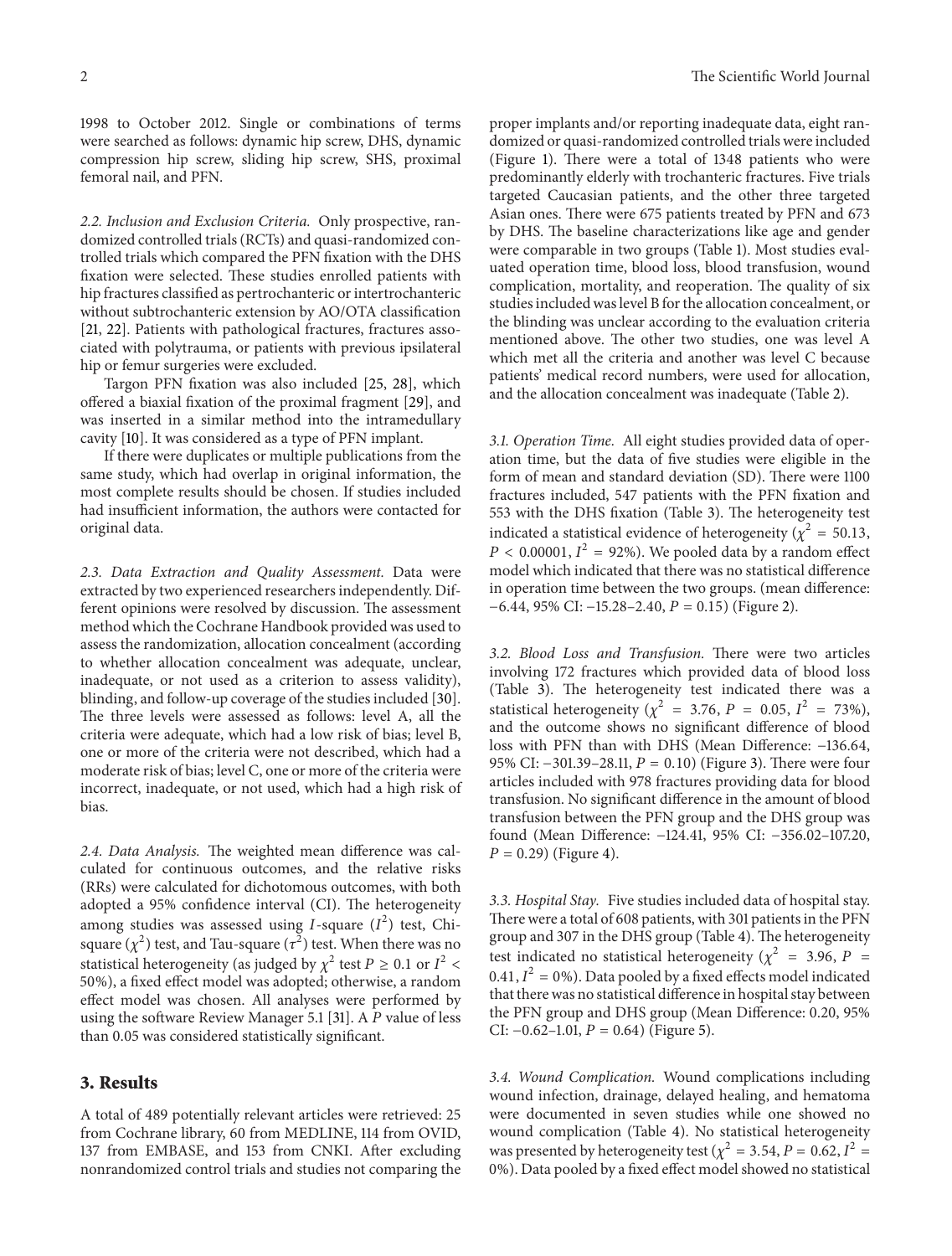| Studies               |                          | Ages (years)    | Men $(\%)$ | Setting     | Follow-up (months) | Fracture type (OTA, 31-)      | Year |
|-----------------------|--------------------------|-----------------|------------|-------------|--------------------|-------------------------------|------|
|                       | <b>DHS</b><br><b>PFN</b> |                 |            |             |                    |                               |      |
| Saudan et al. [23]    | $83 \pm 9.7$             | $83.7 \pm 10.1$ | 22.3       | Switzerland | 12                 | A1, A2                        | 2002 |
| Pan et al. [24]       | $70 \pm 6.8$             | $69 + 7.1$      | 75         | China       | $16(12-28)$        | A1, A2, A3                    | 2004 |
| Pajarinen et al. [18] | $80.9 \pm 9.1$           | $80.3 \pm 10.8$ | 25         | Finland     | 4                  | $A(1.1-1.2, 2.1-2.2, others)$ | 2005 |
| Giraud et al. [25]    | $81 \pm 12.8$            | $82 \pm 9.8$    | 23         | France      | 3                  | A1, A2, A3                    | 2005 |
| Papasimos et al. [26] | 79.4                     | 81.4            | 38.8       | Greece      | 12                 | A2, A3                        | 2005 |
| Liu et al. $[27]$     | $76 \pm 4.3$             | $78 \pm 4.5$    | 29.1       | China       | 9                  | Al, $A2$                      | 2009 |
| Huang et al. [17]     | $75 \pm 5$               | $77 + 5$        | 26         | China       | 9                  | A1, A2                        | 2010 |
| Parker et al. [28]    | $81.4(27-104)$           | $82.4(26-104)$  | 20.2       | UK          | 12                 | A1, A2, A3, B2.1              | 2012 |

<span id="page-2-0"></span>TABLE 1: Characteristics of the included studies.

PFN: proximal femoral nail; DHS: dynamic hip screw; OTA: Orthopaedic Trauma Association.

<span id="page-2-1"></span>TABLE 2: Methodological quality of included studies.

| Studies               |            | No. of fractures | Randomization | Allocation concealment | Blinding      | Loss to follow-up | Level |
|-----------------------|------------|------------------|---------------|------------------------|---------------|-------------------|-------|
|                       | <b>PFN</b> | <b>DHS</b>       |               |                        |               |                   |       |
| Saudan et al. [23]    | 100        | 106              | Adequate      | Not described          | Not described | Yes               | В     |
| Pan et al. [24]       | 30         | 34               | Inadequate    | Inadequate             | Adequate      | Yes               |       |
| Pajarinen et al. [18] | 54         | 54               | Adequate      | Adequate               | Not described | Yes               | В     |
| Giraud et al. [25]    | 34         | 26               | Adequate      | Not described          | Not described | Yes               | В     |
| Papasimos et al. [26] | 40         | 40               | Not described | Not described          | Not described | Yes               | В     |
| Liu et al. $[27]$     | 69         | 65               | Not described | Not described          | Not described | Yes               | B     |
| Huang et al. [17]     | 48         | 48               | Adequate      | Adequate               | Not described | Yes               | В     |
| Parker et al. [28]    | 300        | 300              | Adequate      | Adequate               | Adequate      | Yes               | A     |

Loss to follow-up: reported patients loss to follow-up.

<span id="page-2-2"></span>TABLE 3: Intraoperative outcomes of the two groups.

| Studies               |                   | Operation time (min) |                    | Blood loss (mL)   | Blood transfusion $(mL)^a$ |                |  |
|-----------------------|-------------------|----------------------|--------------------|-------------------|----------------------------|----------------|--|
|                       | <b>PFN</b>        | <b>DHS</b>           | <b>PFN</b>         | <b>DHS</b>        | <b>PFN</b>                 | <b>DHS</b>     |  |
| Saudan et al. [23]    | $64 + 33$         | $65 + 26$            | NA                 | NA                | $584 + 720$                | $692 \pm 704$  |  |
| Pan et al. [24]       | $59.16 \pm 16.92$ | $87.35 \pm 21.29$    | $273.33 \pm 120.8$ | $480.88 + 177.90$ | $466.6 + 137.19$           | $833 \pm 300$  |  |
| Pajarinen et al. [18] | $55(35-200)$      | $45(20-105)$         | $320 \pm 310$      | $357 + 495$       | $1040 + 960$               | $1040 \pm 800$ |  |
| Giraud et al. [25]    | 35                | 42                   | 410                | 325               | <b>NA</b>                  | NA.            |  |
| Papasimos et al. [26] | $71.2(60-240)$    | $59.2(40-100)$       | 265                | 282.4             | <b>NA</b>                  | NA.            |  |
| Liu et al. $[27]$     | $46.5 \pm 20.5$   | $53.4 \pm 8.3$       | 136                | 152               | <b>NA</b>                  | <b>NA</b>      |  |
| Huang et al. [17]     | $50.5 \pm 20.2$   | $52.4 \pm 18.3$      | 202.5              | 225               | 200                        | 200            |  |
| Parker et al. [28]    | $49 \pm 12.7$     | $46 \pm 12.3$        | NA                 | NA                | $140 \pm 220$              | $128 \pm 190$  |  |

a<br>Blood transfusion (mL) had a unit conversion from original articles; NA: not available.

<span id="page-2-3"></span>TABLE 4: Postoperative outcomes of the two groups.

| Studies               |                  | Hospital stay (days) |              | Wound complication <sup>b</sup> |             | Mortality <sup>b</sup> | Reoperation <sup>b</sup> |              |
|-----------------------|------------------|----------------------|--------------|---------------------------------|-------------|------------------------|--------------------------|--------------|
|                       | <b>PFN</b>       | <b>DHS</b>           | <b>PFN</b>   | <b>DHS</b>                      | <b>PFN</b>  | <b>DHS</b>             | <b>PFN</b>               | <b>DHS</b>   |
| Saudan et al. [23]    | $13 \pm 4$       | $14 \pm 10$          | $11(11\%)$   | $10(9.43\%)$                    | 21(21%)     | $17(16.04\%)$          | $11(11\%)$               | $6(5.66\%)$  |
| Pan et al. [24]       | $24.73 \pm 5.52$ | $25.56 \pm 5.32$     | 2(6.67%)     | 4(11.76%)                       | $0(0\%)$    | $0(0\%)$               | $0(0\%)$                 | $0(0\%)$     |
| Pajarinen et al. [18] | $6.1 \pm 3.3$    | $5.4 \pm 3.0$        | $0(0\%)$     | $0(0\%)$                        | 10 (18.52%) | 11(20.37%)             | 8 (14.81%)               | 11(20.37%)   |
| Giraud et al. [25]    | -11              | 11                   | NA.          | NA                              | 2(5.89%)    | $1(3.85\%)$            | $3(8.82\%)$              | $0(0\%)$     |
| Papasimos et al. [26] | 8.8              | 9.9                  | $4(10\%)$    | 5(12.5%)                        | $1(2.5\%)$  | $1(2.5\%)$             | 5(12.5%)                 | $3(7.5\%)$   |
| Liu et al. [27]       | $14 \pm 8.1$     | $15 \pm 8.3$         | $6(8.70\%)$  | $2(3.08\%)$                     | $0(0\%)$    | $0(0\%)$               | $0(0\%)$                 | $0(0\%)$     |
| Huang et al. [17]     | $12 \pm 5.1$     | $11 \pm 4.3$         | $5(10.42\%)$ | 3(6.25%)                        | $0(0\%)$    | $0(0\%)$               | $0(0\%)$                 | $0(0\%)$     |
| Parker et al. [28]    | $21.2(1-408)$    | $18.7(1-141)$        | 6(2%)        | 9(3%)                           | 85 (28.33%) | 85 (28.33%)            | 5(1.67%)                 | $13(4.33\%)$ |

 $^{\rm b}$  The intention-to-treat analysis (ITT) was used in the analysis to reduce the withdrawal bias. NA: not available.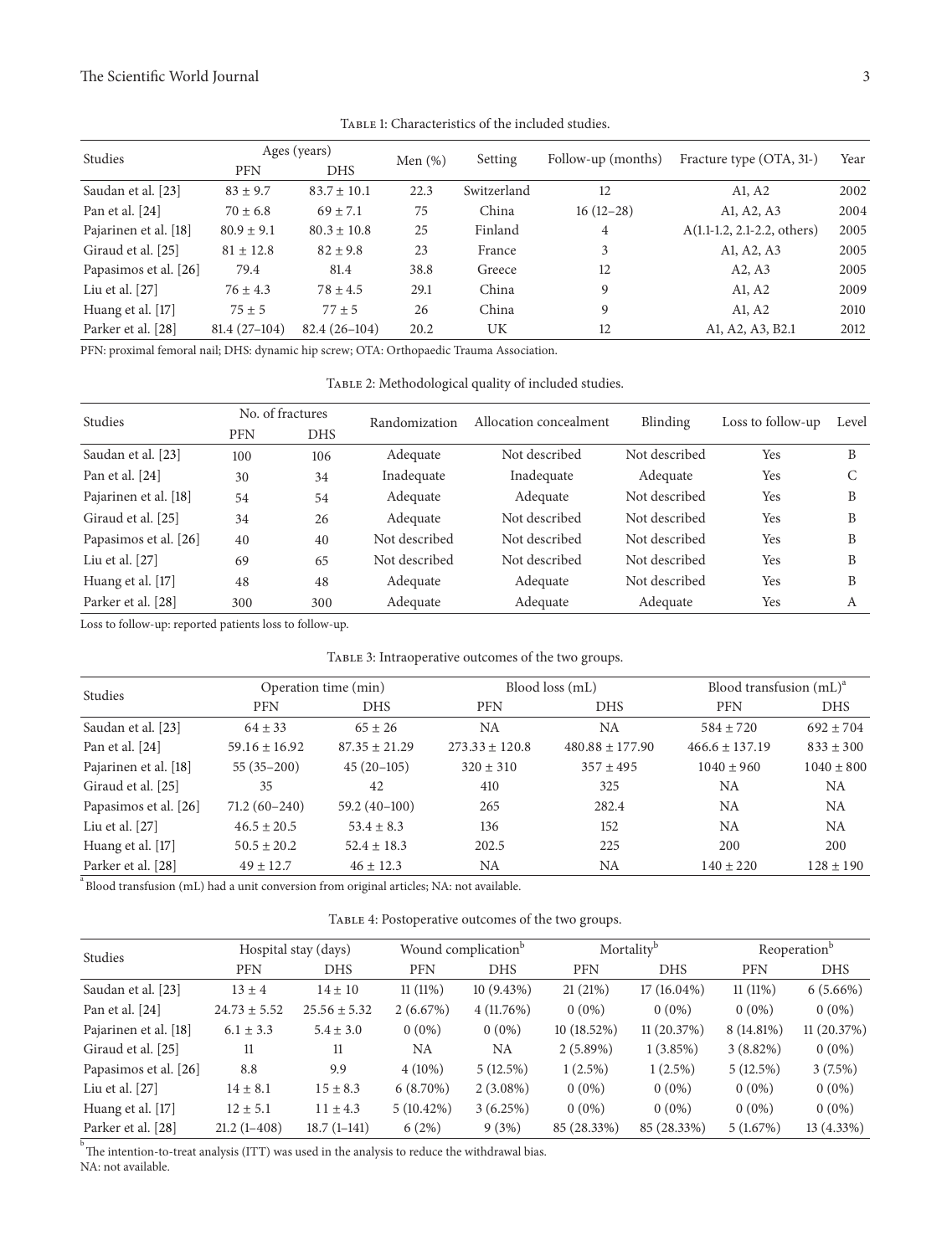

<span id="page-3-0"></span>Figure 1: Flow diagram demonstrated methods for identification of studies and reasons for exclusion.

| Study or subgroup                                                                                                                                  |       | <b>PFN</b> |       | <b>DHS</b> |       |       | Weight | Mean difference                      | Mean difference                                       |
|----------------------------------------------------------------------------------------------------------------------------------------------------|-------|------------|-------|------------|-------|-------|--------|--------------------------------------|-------------------------------------------------------|
|                                                                                                                                                    | Mean  | SD.        | Total | Mean       | SD    | Total |        | IV, random, 95% CI                   | IV, random, 95% CI                                    |
| Huang et al. 2010                                                                                                                                  | 50.5  | 20.2       | 48    | 52.4       | 18.3  | 48    | 19.4%  | $-1.90$ [ $-9.61, 5.81$ ]            |                                                       |
| Liu et al. 2009                                                                                                                                    | 46.5  | 20.5       | 69    | 53.4       | 8.3   | 65    | 21.0%  | $-6.90$ [ $-12.14$ , $-1.66$ ]       |                                                       |
| Saudan et al. 2002                                                                                                                                 | 64    | 33         | 100   | 65         | 26    | 106   | 19.0%  | $-1.00$ [ $-9.14$ , 7.14]            |                                                       |
| Pan et al. 2004                                                                                                                                    | 59.16 | 16.92      | 30    | 87.35      | 21.29 | 34    | 18.1%  | $-28.19$ [ $-37.56$ , $-18.82$ ] $-$ |                                                       |
| Parker et al. 2012                                                                                                                                 | 49    | 12.7       | 300   | 46         | 12.3  | 300   | 22.5%  | $3.00$ [1.00, 5.00]                  |                                                       |
| Total $(95\% \text{ CI})$                                                                                                                          |       |            | 547   |            |       | 553   | 100.0% | $-6.44$ [-15.28, 2.40]               |                                                       |
| Heterogeneity: $\tau^2$ = 89.53; $\chi^2$ = 50.13, df = 4 ( <i>P</i> < 0.00001); $I^2$ = 92%<br>Test for overall effect: $Z = 1.43$ ( $P = 0.15$ ) |       |            |       |            |       |       |        |                                      | $-20 - 10 = 0$<br>10<br>20<br>Favours PFN Favours DHS |
|                                                                                                                                                    |       |            |       |            |       |       |        |                                      |                                                       |

<span id="page-3-1"></span>Figure 2: Comparison of operation time between PFN and DHS.

|                                                                                        |        | <b>PFN</b> |       |        | <b>DHS</b> |       |        | Mean difference                    | Mean difference    |                    |
|----------------------------------------------------------------------------------------|--------|------------|-------|--------|------------|-------|--------|------------------------------------|--------------------|--------------------|
| Study or subgroup                                                                      | Mean   | SD.        | Total | Mean   | <b>SD</b>  | Total | Weight | IV, random, 95% CI                 | IV, random, 95% CI |                    |
| Pajarinen et al. 2005                                                                  | 320    | 310        | 54    | 357    | 495        | 54    |        | $41.6\% -37.00$ [-192.78, 118.78]  |                    |                    |
| Pan et al. 2004                                                                        | 273.33 | 120.8      | 30    | 480.88 | 177.9      | 34    |        | $58.4\% -207.55[-281.34, -133.76]$ | - -                |                    |
| <b>Total (95% CI)</b>                                                                  |        |            | 84    |        |            | 88    |        | $100.0\% -136.64[-301.39, 28.11]$  |                    |                    |
| Heterogeneity: $\tau^2 = 10676.46$ ; $\chi^2 = 3.76$ , df = 1 (P = 0.05); $I^2 = 73\%$ |        |            |       |        |            |       |        |                                    | $-500 - 250$       | 500<br>250         |
| Test for overall effect: $Z = 1.63$ ( $P = 0.10$ )                                     |        |            |       |        |            |       |        |                                    | <b>Favours PFN</b> | <b>Favours DHS</b> |

<span id="page-3-2"></span>Figure 3: Comparison of blood loss between PFN and DHS.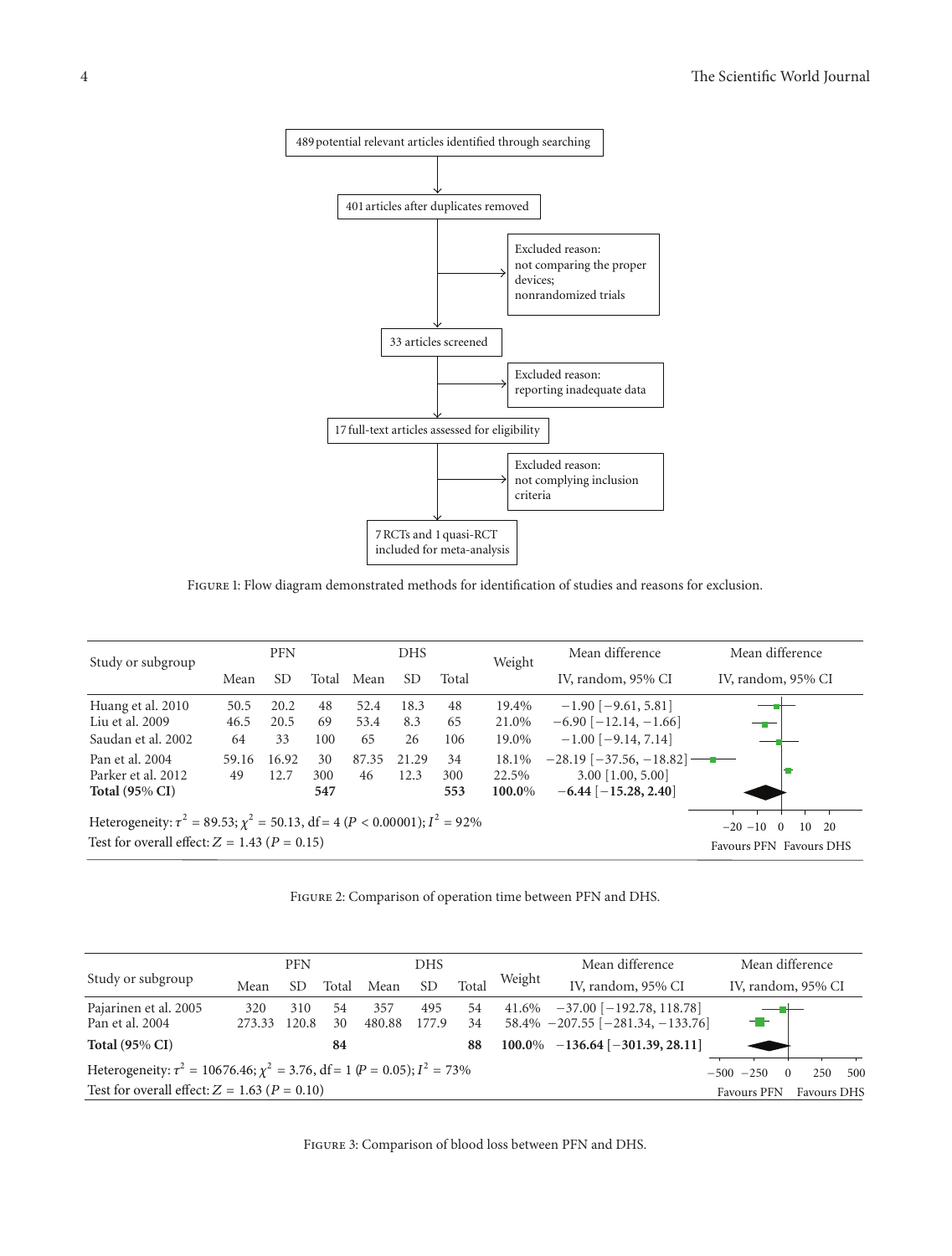| Study or subgroup                                                                                                                                |                              | <b>PFN</b>                  |                        | <b>DHS</b>                 |                          |                        | Weight                           | Mean difference                                                                                                               | Mean difference                                                                 |
|--------------------------------------------------------------------------------------------------------------------------------------------------|------------------------------|-----------------------------|------------------------|----------------------------|--------------------------|------------------------|----------------------------------|-------------------------------------------------------------------------------------------------------------------------------|---------------------------------------------------------------------------------|
|                                                                                                                                                  | Mean                         | <sub>SD</sub>               | Total                  | Mean                       | <b>SD</b>                | Total                  |                                  | IV, random, 95% CI                                                                                                            | IV, random, 95% CI                                                              |
| Saudan et al. 2002<br>Pajarinen et al. 2005<br>Pan et al. 2004<br>Parker et al. 2012                                                             | 584<br>1,040<br>466.6<br>140 | 720<br>960<br>137.19<br>220 | 100<br>54<br>30<br>300 | 692<br>1,040<br>833<br>128 | 704<br>800<br>300<br>190 | 106<br>54<br>34<br>300 | 24.5%<br>18.4%<br>27.7%<br>29.4% | $-108.00$ [ $-302.62$ , 86.62]<br>$0.00$ [-333.30, 333.30]<br>$-366.40$ [ $-478.55, -254.25$ ] $-$<br>$12.00$ [-20.89, 44.89] |                                                                                 |
| Total $(95\% \text{ CI})$                                                                                                                        |                              |                             | 484                    |                            |                          | 494                    | 100.0%                           | $-124.41$ [ $-356.02$ , 107.20]                                                                                               |                                                                                 |
| Heterogeneity: $\tau^2 = 47143.58$ ; $\chi^2 = 41.08$ , df = 3 (P < 0.00001); $I^2 = 93\%$<br>Test for overall effect: $Z = 1.05$ ( $P = 0.29$ ) |                              |                             |                        |                            |                          |                        |                                  |                                                                                                                               | 500<br>$-250$<br>250<br>$-500$<br>0<br><b>Favours PFN</b><br><b>Favours DHS</b> |

<span id="page-4-0"></span>Figure 4: Comparison of blood transfusion between PFN and DHS.

| Study or subgroup                                             |       | <b>PFN</b>    |       | <b>DHS</b> |     |       | Weight | Mean difference              |                                | Mean difference |   |
|---------------------------------------------------------------|-------|---------------|-------|------------|-----|-------|--------|------------------------------|--------------------------------|-----------------|---|
|                                                               | Mean  | <sub>SD</sub> | Total | Mean       | SD. | Total |        | IV, fixed, 95% CI            | IV, fixed, 95% CI              |                 |   |
| Huang et al. 2010                                             | 12    | 5.1           | 48    | 11         | 4.3 | 48    | 18.8%  | $1.00$ [-0.89, 2.89]         |                                |                 |   |
| Liu et al. 2009                                               | 14    | 8.1           | 69    | 15         | 8.3 | 65    |        | $8.7\% -1.00 [-3.78, 1.78]$  |                                |                 |   |
| Saudan et al. 2002                                            | 13    | 4             | 100   | 14         | 10  | 106   |        | $15.8\% -1.00$ [-3.06, 1.06] |                                |                 |   |
| Pajarinen et al. 2005                                         | 6.1   | 3.3           | 54    | 5.4        | 3   | 54    | 47.3%  | $0.70$ [-0.49, 1.89]         |                                |                 |   |
| Pan et al. 2004                                               | 24.73 | 5.52          | 30    | 25.56 5.32 |     | 34    | 9.4%   | $-0.83$ [ $-3.49$ , 1.83]    |                                |                 |   |
| <b>Total (95% CI)</b>                                         |       |               | 301   |            |     | 307   | 100.0% | $0.20$ [-0.62, 1.01]         |                                |                 |   |
| Heterogeneity: $\chi^2$ = 3.96, df = 4 (P = 0.41); $I^2$ = 0% |       |               |       |            |     |       |        |                              | $-4$                           | $\Omega$        | 4 |
| Test for overall effect: $Z = 0.47$ ( $P = 0.64$ )            |       |               |       |            |     |       |        |                              | <b>Favours PFN Favours DHS</b> |                 |   |

<span id="page-4-1"></span>Figure 5: Comparison of hospital stay between PFN and DHS.

significant difference between the PFN group and the DHS group (RR: 1.05, 95% CI: 0.66–1.67,  $P = 0.82$ ) (Figure [6\)](#page-5-0).

*3.5. Mortality.* All eight studies provided data of mortality, with three of them observed no death in both groups during the period from operation to the last follow-up (Table [4\)](#page-2-3). The average follow-up duration of these studies was 9.6 (3– 28) months. The heterogeneity test indicated no statistical evidence of heterogeneity ( $\chi^2 = 0.92$ ,  $P = 0.92$ ,  $I^2 = 0\%$ ), and data pooled by a fixed effect model indicated no statistical significant difference between the two groups (RR: 1.04, 95% CI: 0.83–1.30,  $P = 0.72$ ) (Figure [7\)](#page-5-1).

*3.6. Reoperation.* The reasons for reoperation mainly were cut-out of femoral head, redisplacement of the fractures, breakage of the implant, and nonunion. The average followup duration of these studies was 9.6 (3–28) months. All eight articles provided data of reoperation, with three of them had no case of reoperation before the last follow-up (Table [4\)](#page-2-3). The heterogeneity test indicated no statistical heterogeneity  $(\chi^2 = 7.59, P = 0.11, I^2 = 47\%)$ , and data pooled by a fixed effect model indicated the outcome of reoperation was similar between the PFN group and the DHS group (RR: 0.97, 95% CI: 0.61-1.54,  $P = 0.90$ ) (Figure [8\)](#page-5-2).

#### **4. Discussion**

The optimal fixation device for trochanteric fractures is still controversial at present. Jones et al. [\[32](#page-7-17)] compared the intramedullary nail (IMN), which involved gamma nail, intramedullary hip screw (IMHS), and PFN, with sliding hip screw for treatment of extracapsular proximal femoral fractures. They concluded that there was no statistically significant difference in the cut-out rate between the IMN and SHS while total failure rate and reoperation rate were greater with IMN. Parker and Handoll [\[10\]](#page-6-6) also compared gamma and other cephalocondylic intramedullary nails with extramedullary implants for extracapsular hip fractures in adults. In their systematic review the authors enrolled four studies which included PFN and Targon PF nail compared with SHS.The authors concluded that there was no significant difference between the groups in outcomes of blood loss and transfusion, fixation complications, and post-operation complications and hospital stay.

This meta-analysis included eight RCTs, some of which were recently published and not included in previous metaanalysis and systematic review. We were able to show that PFN fixation and DHS fixation had similar effectiveness in the treatment of trochanteric fractures.

The analysis of operation time showed no significant difference between the two groups. But there was a notable heterogeneity, which could probably be explained by the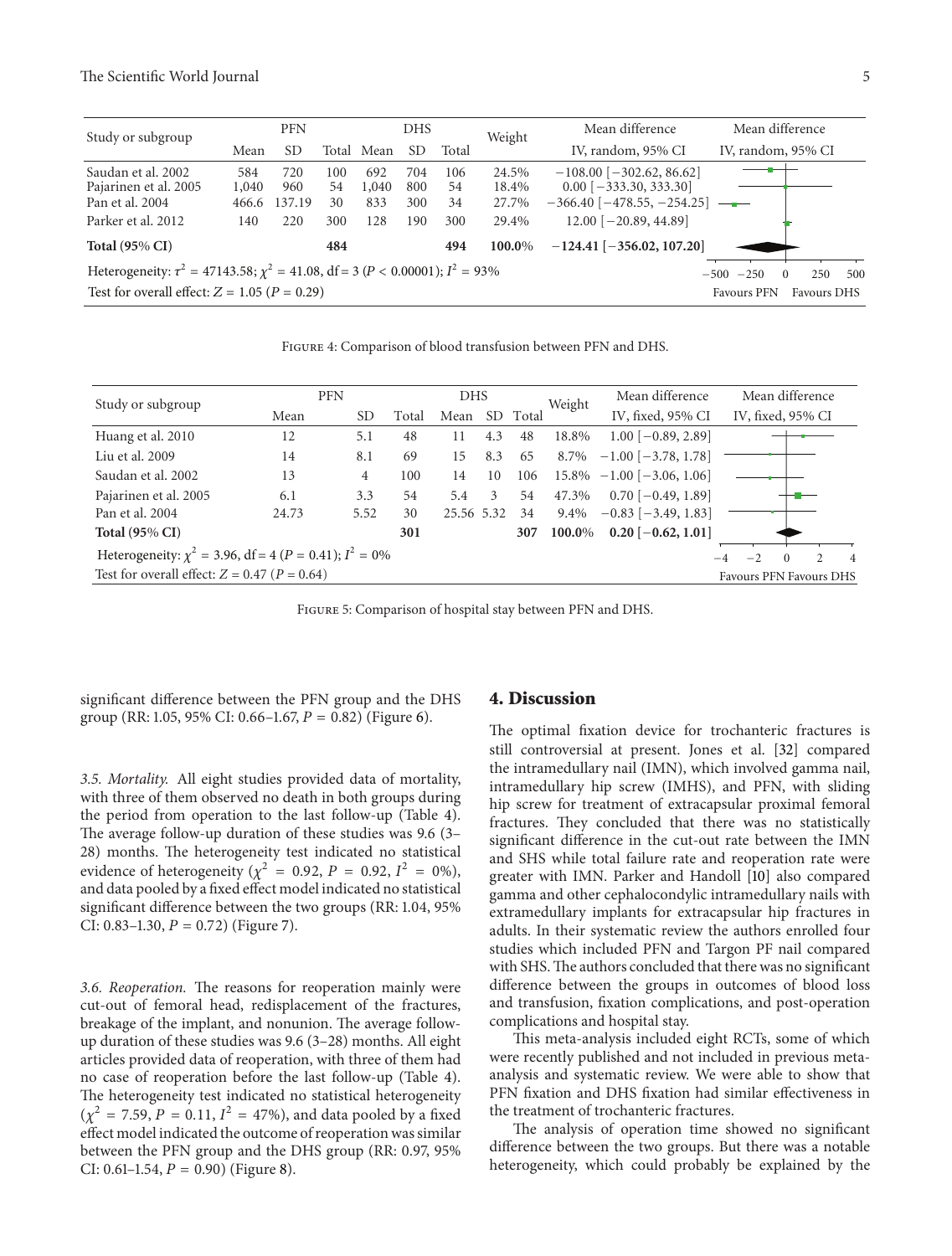|                                                               |                | <b>PFN</b> |                | <b>DHS</b> |        | Risk ratio          |                    | Risk ratio         |    |
|---------------------------------------------------------------|----------------|------------|----------------|------------|--------|---------------------|--------------------|--------------------|----|
| Study or subgroup                                             | Events         | Total      | Events         | Total      | Weight | M-H, fixed, 95% CI  |                    | M-H, fixed, 95% CI |    |
| Huang et al. 2010                                             | 5              | 48         | 3              | 48         | 9.2%   | $1.67$ [0.42, 6.59] |                    |                    |    |
| Liu et al. 2009                                               | 6              | 69         | 2              | 65         | 6.3%   | 2.83 [0.59, 13.50]  |                    |                    |    |
| Saudan et al. 2002                                            | 11             | 100        | 10             | 106        | 29.9%  | $1.17$ [0.52, 2.63] |                    |                    |    |
| Pajarinen et al. 2005                                         | $\overline{4}$ | 40         | 5              | 40         | 15.4%  | $0.80$ [0.23, 2.76] |                    |                    |    |
| Pan et al. 2004                                               | 2              | 30         | 4              | 34         | 11.5%  | $0.57$ [0.11, 2.88] |                    |                    |    |
| Papasimos et al. 2005                                         | $\Omega$       | 54         | $\overline{0}$ | 54         |        | Not estimable       |                    |                    |    |
| Parker et al. 2012                                            | 6              | 300        | 9              | 300        | 27.7%  | $0.67$ [0.24, 1.85] |                    |                    |    |
| <b>Total (95% CI)</b>                                         |                | 641        |                | 647        | 100.0% | $1.05$ [0.66, 1.67] |                    |                    |    |
| Total events                                                  | 34             |            | 33             |            |        |                     |                    |                    |    |
| Heterogeneity: $\chi^2$ = 3.54, df = 5 (P = 0.62); $I^2$ = 0% |                |            |                |            |        | 0.05                | 0.2                | 5                  | 20 |
| Test for overall effect: $Z = 0.22$ ( $P = 0.82$ )            |                |            |                |            |        |                     | <b>Favours PFN</b> | <b>Favours DHS</b> |    |

<span id="page-5-0"></span>Figure 6: Comparison of wound complication between PFN and DHS.

|                                                                 | <b>PFN</b>   |       | <b>DHS</b>     |       |         | Risk ratio             | Risk ratio                                 |
|-----------------------------------------------------------------|--------------|-------|----------------|-------|---------|------------------------|--------------------------------------------|
| Study or subgroup                                               | Events       | Total | Events         | Total | Weight  | M-H, fixed, 95% CI     | M-H, fixed, 95% CI                         |
| Giraud et al. 2005                                              | 2            | 34    |                | 26    | 1.0%    | $1.53$ [0.15, 15.97]   |                                            |
| Huang et al. 2010                                               | $\mathbf{0}$ | 48    | $\overline{0}$ | 48    |         | Not estimable          |                                            |
| Liu et al. 2009                                                 | $\mathbf{0}$ | 69    | $\overline{0}$ | 65    |         | Not estimable          |                                            |
| Saudan et al. 2002                                              | 21           | 100   | 17             | 106   | 14.4%   | $1.31$ [0.73, 2.33]    |                                            |
| Pajarinen et al. 2005                                           | 10           | 54    | 11             | 54    | 9.6%    | $0.91$ [0.42, 1.96]    |                                            |
| Pan et al. 2004                                                 | $\Omega$     | 30    | $\overline{0}$ | 34    |         | Not estimable          |                                            |
| Papasimos et al. 2005                                           |              | 40    |                | 40    | $0.9\%$ | $1.00$ [0.06, 15.44]   |                                            |
| Parker et al. 2012                                              | 85           | 300   | 85             | 300   | 74.1%   | $1.00$ [0.78, 1.29]    |                                            |
| Total $(95\% \text{ CI})$                                       |              | 675   |                | 673   | 100.0%  | $1.04 \, [0.83, 1.30]$ |                                            |
| Total events                                                    | 119          |       | 115            |       |         |                        |                                            |
| Heterogeneity: $\chi^2 = 0.92$ , df = 4 (P = 0.92); $I^2 = 0\%$ |              |       |                |       |         |                        | $0.1$ 0.2 0.5<br>5<br>-10<br>$\mathcal{L}$ |
| Test for overall effect: $Z = 0.36$ ( $P = 0.72$ )              |              |       |                |       |         |                        | <b>Favours PFN</b><br>Favours DHS          |

<span id="page-5-1"></span>FIGURE 7: Comparison of mortality between PFN and DHS.

|                                                                | <b>PFN</b>     |       | <b>DHS</b>   |       |        | Risk ratio          | Risk ratio                               |
|----------------------------------------------------------------|----------------|-------|--------------|-------|--------|---------------------|------------------------------------------|
| Study or subgroup                                              | Events         | Total | Events       | Total | Weight | M-H, fixed, 95% CI  | M-H, fixed, 95% CI                       |
| Giraud et al. 2005                                             | 3              | 34    | $\mathbf{0}$ | 26    | 1.7%   | 5.40 [0.29, 100.16] |                                          |
| Huang et al. 2010                                              | $\overline{0}$ | 48    | $\mathbf{0}$ | 48    |        | Not estimable       |                                          |
| Liu et al. 2009                                                | $\theta$       | 69    | $\mathbf{0}$ | 65    |        | Not estimable       |                                          |
| Saudan et al. 2002                                             | 11             | 100   | 6            | 106   | 17.4%  | $1.94$ [0.75, 5.06] |                                          |
| Pajarinen et al. 2005                                          | 8              | 54    | 11           | 54    | 32.9%  | $0.73$ [0.32, 1.67] |                                          |
| Pan et al. 2004                                                | $\Omega$       | 30    | $\mathbf{0}$ | 34    |        | Not estimable       |                                          |
| Papasimos et al. 2005                                          | 5              | 40    | 3            | 40    | 9.0%   | $1.67$ [0.43, 6.51] |                                          |
| Parker et al. 2012                                             | 5.             | 300   | 13           | 300   | 38.9%  | $0.38$ [0.14, 1.07] |                                          |
| <b>Total (95% CI)</b>                                          |                | 675   |              | 673   | 100.0% | $0.97$ [0.61, 1.54] |                                          |
| Total events                                                   | 32             |       | 33           |       |        |                     |                                          |
| Heterogeneity: $\chi^2$ = 7.59, df = 4 (P = 0.11); $I^2$ = 47% |                |       |              |       |        | 0.01                | 10<br>100<br>0.1                         |
| Test for overall effect: $Z = 0.13$ ( $P = 0.90$ )             |                |       |              |       |        |                     | <b>Favours PFN</b><br><b>Favours DHS</b> |

<span id="page-5-2"></span>Figure 8: Comparison of reoperation between PFN and DHS.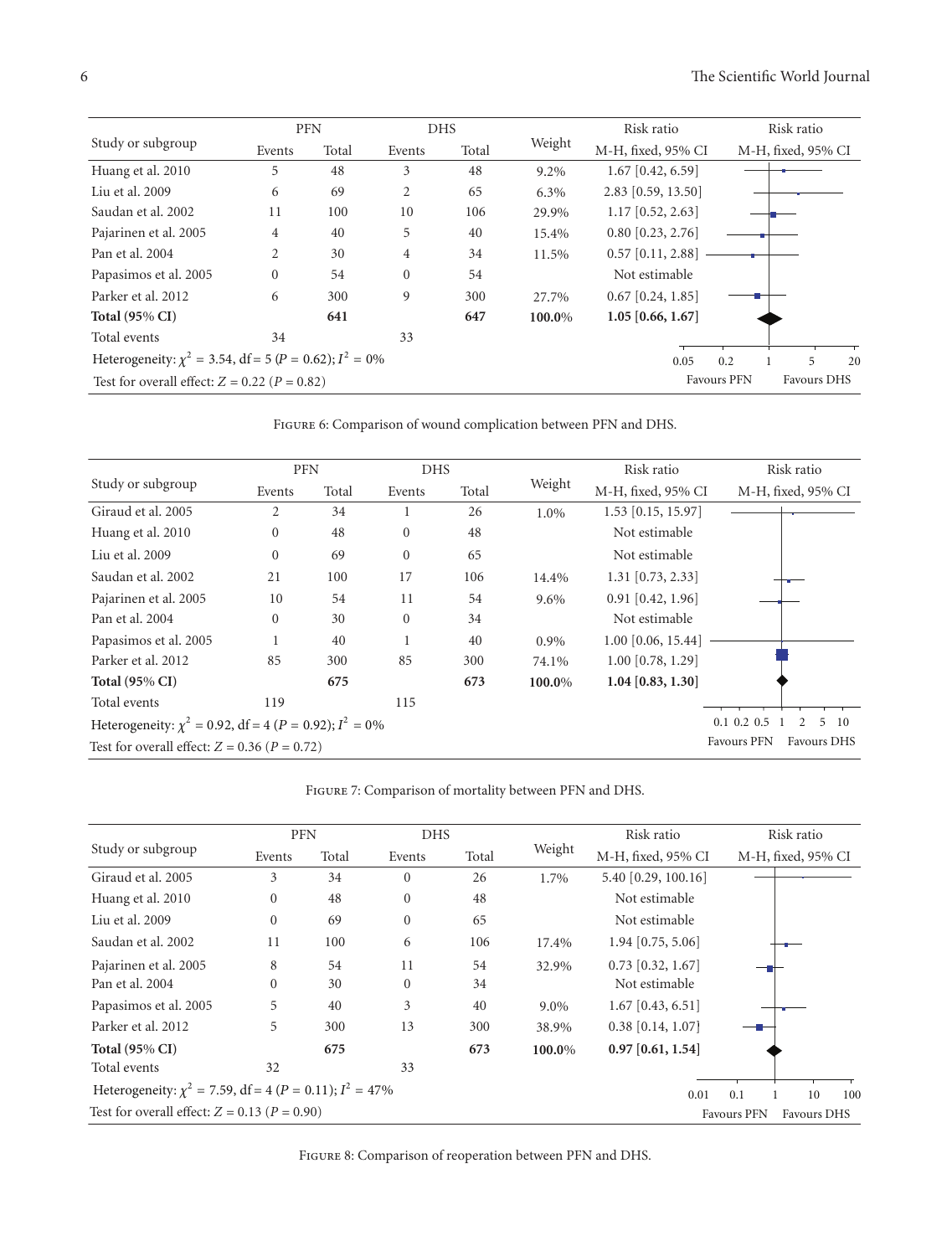different levels of experience of surgeons, and the duration of PFN fixation could be shortened as surgical skills improved.

This paper showed no significant difference of blood loss and blood transfusion between the two implants. We could only find detailed outcomes related to blood loss and blood transfusion of four randomized studies from which data could be extracted. We enrolled studies of Pan et al. [\[24](#page-7-13)] and Pajarinen et al. [\[18](#page-7-2)] for analyzing blood loss and studies of Pan et al. [\[24\]](#page-7-13), Pajarinen et al. [\[18](#page-7-2)], Parker et al. [\[28](#page-7-8)], and Saudan et al. [\[23\]](#page-7-12) for blood transfusion. A sensitivity test was performed, which showed that, in blood transfusion, the two groups were still similar. In practice, various counting methods of blood loss were used in different hospitals, and surgeons usually estimate the blood loss. That could explain the statistic significant difference of heterogeneity ( $P = 0.01$ ,  $I^2$  = 77%), which made it hard to draw any conclusion.

The intention-to-treat analysis (ITT) was used in the analysis of mortality and reoperation to reduce the withdrawal bias [\[33](#page-7-18)[–36\]](#page-7-19). Furthermore, we tried to contact the authors of these studies for additional information but only received one response for checking the data of their research. This paper listed three cases of hematoma, one case of superficial wound infection, and one case of delayed wood healing in wound complications, but the author added it up to four [\[26\]](#page-7-14). Nevertheless, the outcome was still similar between the two groups when we performed a sensitivity test. It would be desirable if all the data from the studies were fully reported in a standard format, so that a larger sample can be analyzed to reduce bias.

There were some limitations in this meta-analysis. The number of studies included was not so adequate which just had eight studies involving 1348 fractures, and the quality of the trials was generally low. We intended to perform a subgroup analysis based on AO/OTA classification of the trochanteric fracture initially. Unfortunately, not all the studies provided precise classification of patients and had inadequate outcome data for extraction. Furthermore, different follow-up duration of included studies also reduced the power of our research.

In summary, PFN and DHS are equally effective in the treatment of trochanteric fractures. With future modifications to these two types of implants, more high-quality randomized controlled trials and further studies are needed to investigate whether these changes can lead to different outcomes.

## **Conflict of Interests**

Dr. F. Leung received a research grant from Synthes. The remaining authors declare that they have no conflict of interests.

## **Authors' Contribution**

F. Leung and Z. Xiang have equally contributed to this study.

### **Acknowledgment**

This study was funded by the National Natural Science Foundation of China (Grant no. 30973049).

## <span id="page-6-0"></span>**References**

- <span id="page-6-1"></span>[1] S. R. Cummings, S. M. Rubin, and D. Black, "The future of hip fractures in the United States. Numbers, costs, and potential effects of postmenopausal estrogen," *Clinical Orthopaedics and Related Research*, no. 252, pp. 163–166, 1990.
- <span id="page-6-2"></span>[2] S. T. Canale and J. H. Beaty, *Campbell's Operative Orthopaedics*, St. Louis, Mo, USA, 11th edition edition, 2007.
- <span id="page-6-3"></span>[3] A. L. Utrilla, J. S. Reig, F. M. Muñoz, and C. B. Tufanisco, "Trochanteric gamma nail and compression hip screw for trochanteric fractures: a randomized, prospective, comparative study in 210 elderly patients with a new design of the gamma nail," *Journal of Orthopaedic Trauma*, vol. 19, no. 4, pp. 229–233, 2005.
- <span id="page-6-4"></span>[4] M. J. Parker and H. H. Handoll, "Gamma and other cephalocondylic intramedullary nails versus extramedullary implants for extracapsular hip fractures," *Cochrane Database of Systematic Reviews*, no. 1, Article ID CD000093, 2002.
- <span id="page-6-5"></span>[5] M. S. Butt, S. J. Krikler, S. Nafie, and M. S. Ali, "Comparison of dynamic hip screw and gamma nail: a prospective, randomized, controlled trial," *Injury*, vol. 26, no. 9, pp. 615–618, 1995.
- [6] S. H. Bridle, A. D. Patel, M. Bircher, and P. T. Calvert, "Fixation of intertrochanteric fractures of the femur. A randomized prospective comparison of the gamma nail and the dynamic hip screw," *Journal of Bone and Joint Surgery B*, vol. 73, no. 2, pp. 330–334, 1991.
- [7] P. R. Goldhagen, D. R. O'Connor, D. Schwarze, and E. Schwartz, "A prospective comparative study of the compression hip screw and the gamma nail," *Journal of Orthopaedic Trauma*, vol. 8, no. 5, pp. 367–372, 1994.
- [8] C. W. Hoffman and T. G. Lynskey, "Intertrochanteric fractures of the femur: a randomized prospective comparison of the gamma nail and the ambi hip screw," *Australian and New Zealand Journal of Surgery*, vol. 66, no. 3, pp. 151–155, 1996.
- [9] P. J. Radford, M. Needoff, and J. K. Webb, "A prospective randomised comparison of the dynamic hip screw and the gamma locking nail," *Journal of Bone and Joint Surgery B*, vol. 75, no. 5, pp. 789–793, 1993.
- <span id="page-6-6"></span>[10] M. J. Parker and H. H. Handoll, "Gamma and other cephalocondylic intramedullary nails versus extramedullary implants for extracapsular hip fractures in adults," *Cochrane Database of Systematic Reviews*, vol. 16, no. 3, Article ID CD000093, 2010.
- <span id="page-6-7"></span>[11] J. Anand, *The Elements of Fracture Fixation*, Churchill Livingstone, New York, NY, USA, 1997.
- <span id="page-6-8"></span>[12] H. Banan, A. Al-Sabti, T. Jimulia, and A. J. Hart, "The treatment" of unstable, extracapsular hip fractures with the AO/ASIF proximal femoral nail (PFN)—our first 60 cases," *Injury*, vol. 33, no. 5, pp. 401–405, 2002.
- [13] I. B. Schipper, S. Bresina, D. Wahl, B. Linke, A. B. Van Vugt, and E. Schneider, "Biomechanical evaluation of the proximal femoral nail," *Clinical Orthopaedics and Related Research*, no. 405, pp. 277–286, 2002.
- [14] G. Al-yassari, R. J. Langstaff, J. W. M. Jones, and M. Al-Lami, "The AO/ASIF proximal femoral nail (PFN) for the treatment of unstable trochanteric femoral fracture," *Injury*, vol. 33, no. 5, pp. 395–399, 2002.